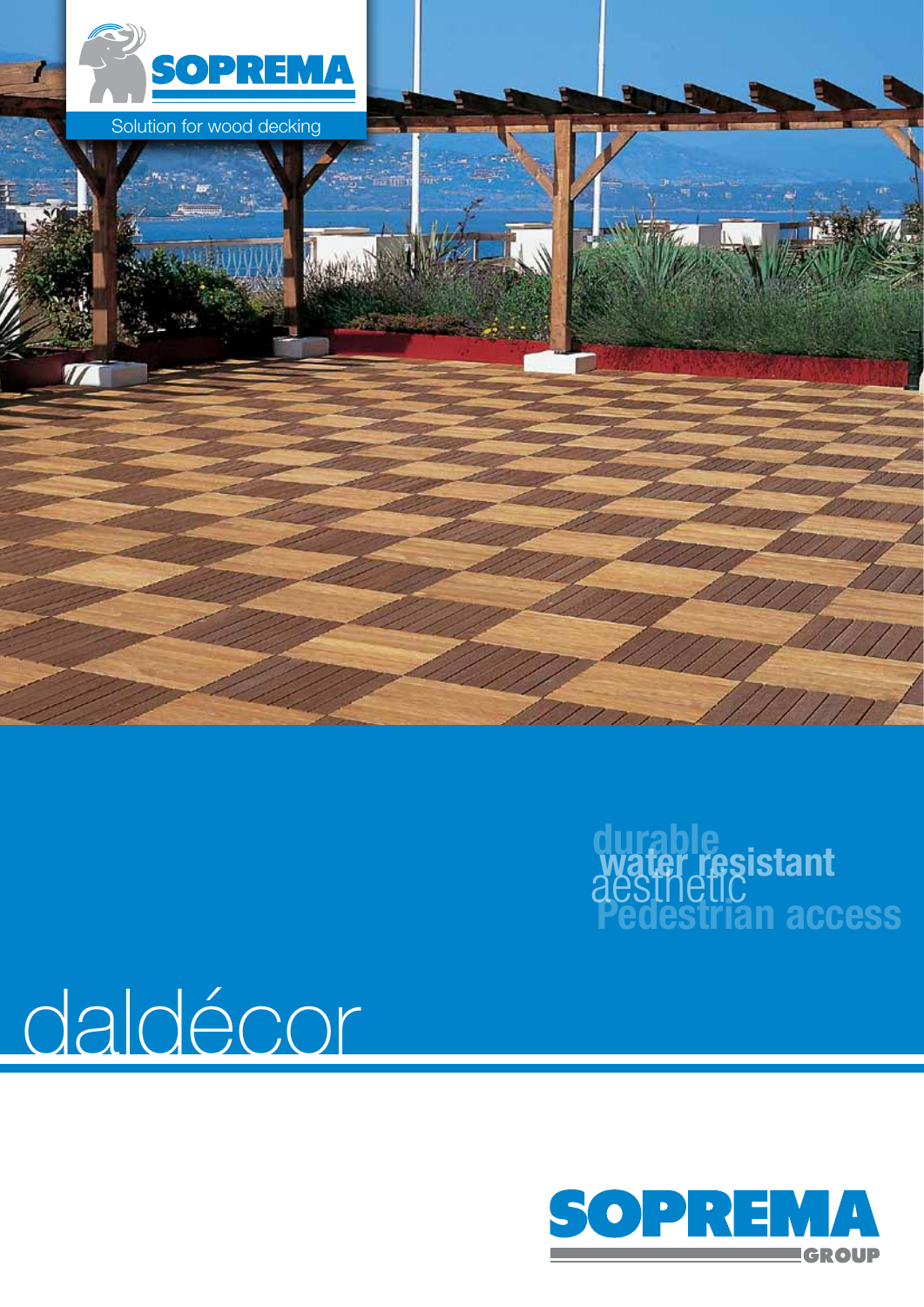# er, resistan aesthetic



**Daldécor** is a wood decking tile for floating paving system for exterior to be used with fixed or adjustable paving support pads and designed for pedestrian access. Made with maritime pine wood, its natural color reveals wood grains.



**Daldécor** is intented to pedestrian traffic on roofs and terraces.

The slabs can be placed on pads for an overloading on private terraces limited to less than 250 kg/m² or directly on any substrate.

**Daldécor** can also be used to protect sterile zone of **Sopranature®** vegetated terraces.

3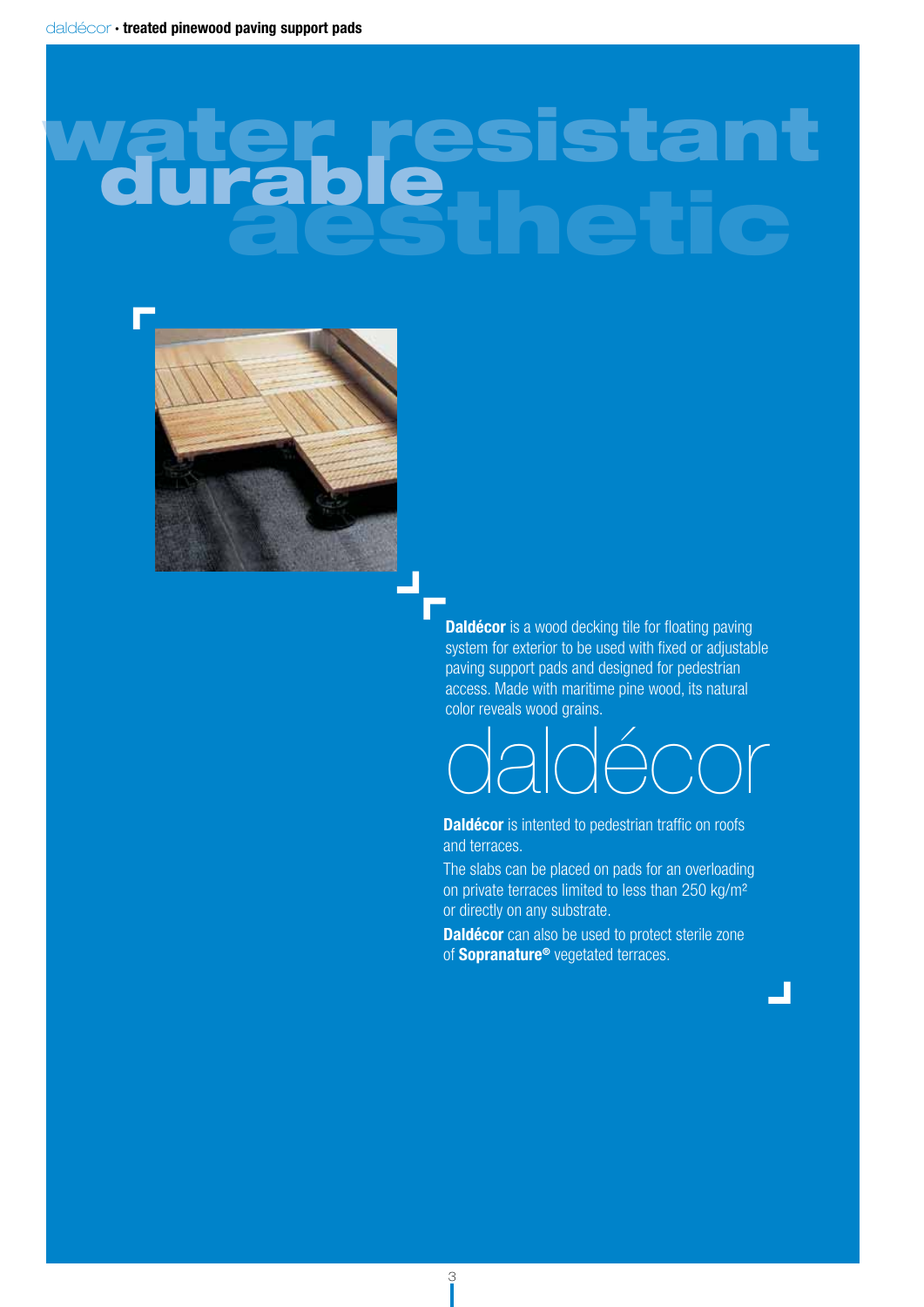#### **treated pinewood paving support pads ·** daldécor



- **+ Aesthetic:** Natural pine ensures terraces a particularly neat finish; **Daldécor** blends perfectly well with most architectural styles. **Daldécor** is made with a particular chosen wood, with a maximum of 3 singularities structure on the top face and 5 on the cons-siding.
- **+ Durable:** Pine wood used comes from sustainably managed forests (PEFC certified) and is treated against biological attack (Class 4 certified CTB-P + FCBA). **Daldécor** has an anti-fungal warranty up to10 years. Slabs are assembled with stainless steel nails providing a protection to avoid corrosion.
- **+ Water-Resistant: Daldécor** can withstand without deterioration prolonged contact with water.



Treated pinewood decking tiles

with spaced slats.

Fixed or adjustable pedestals to support decking tiles on trafficable roof terraces.

#### **Technical data and packaging**

- $\blacksquare$  Dimensions : 500 x 500 mm.
- $\blacksquare$  Thickness : 44 mm.
- Configuration : 7 surface slats and 2 support slats.
- $\blacksquare$  Weight 14 kg/m<sup>2</sup>.
- Number of decks / bag: 4 units(1 m<sup>2</sup>).

Shock-absorbing shims

- Number of bags / pallet: 28 units.
- Number of  $m^2$  / pallet: 28 m<sup>2</sup>.



## for wood decking **Accessories Installation**

- 
- $\blacksquare$  Finishing slats (pack of 10).
- $\blacksquare$  Stainless steel nails (box of 1 kg).
- $\blacksquare$  Quarter-round finishing moulding (pack of 10 X 2 m).
- $\blacksquare$  Linking plates (pack of 100).
- **n SOPREMA** polypropylene fixed pedestals, available in 2 heights:
	- $\bullet$  8 mm (100 units box).
	- $\bullet$  35 mm (60 units box).
- **n** SOPREMA polypropylene screw-jack pedestals. Available in 4 adjustable heights:
	- $\bullet$  40 to 67 mm (120 units box).
	- $\bullet$  60 to 90 mm (60 units box).
	- $\bullet$  90 to 150 mm (60 units box).
	- $\bullet$  150 to 260 mm (48 units box).

The screw-jack pedestal consists of 2 parts: a base and a screw device. The tiles are levelled continuously and effortlessly as they are laid by activating the adjustable screw using the special spanner supplied in each carton. 5 pads per m² are required to lay the **Daldécor** tiles.

The **SOPREMA** pedestals have their owns Technical Data Sheet.

Shock-absorbing shims may be placed on the tops of the pedestals for added acoustic comfort (100 units box).





- **n Daldécor** can be laid simply on pedestals or directly on the underlying surface. Metal assembly plates (supplied with the tiles) are used to fasten the tiles together.
- $\blacksquare$  For a complete description of how to lay a «tiles on pedestals» waterproofing system, see the «waterproofing solutions» folder.
- **n Daldécor** is covered by the Technical Approval: **Elastophene® Flam** / **Sopralene Flam®** as well as the Technical Approval: **Sopralène Flam® Unilay** under heavy protection.